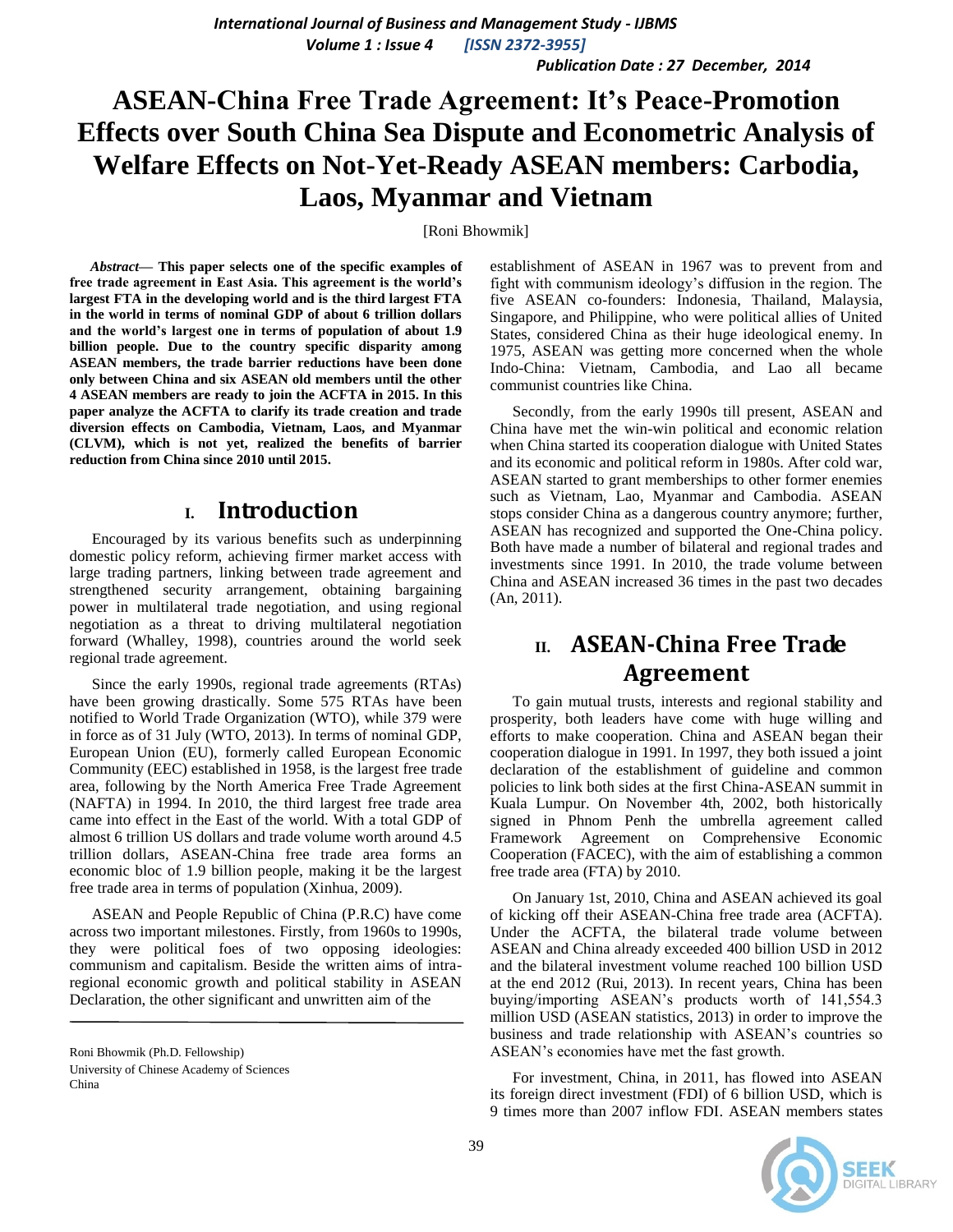#### *Publication Date : 27 December, 2014*

together also have flowed back to China its FDI worth of 7 billion USD in 2011, almost twice of 2007's. China is the fourth largest investor in ASEAN; while ASEAN, in turn, is China"s third largest source of FDI. Mutual cumulative investment stood at approximate \$110 billion as of the end of August 2013 (Li, 2013). In this bilateral trade, both sides promised to meet the trade volume of 500 billion USD by 2015. In 2012, bilateral trade volume surged 400.1 billion USD, 7.3 times as much as that of 2002 (Lu, 2013a).

Motivated by this economic growth, China and ASEAN plan to deepen its upgraded version of CAFTA by extending its scope and content, which was first proposed by Chinese Premier Li Keqiang. Premier Li said that China will strive to extend bilateral trade volume to 1 trillion USD by 2020 and increase two-way investment by 150 billion USD in the next eight years (Yang, 2013).

## **III. Literature Review and Research Hypothesis**

Researchers have contrasting arguments over the effect of free trade agreements. Some explained that a number of wars in the history rooted and evolved out of trade disputes. Wallerstein (1974) and Emmanuel (1972) theoretically argued that asymmetric economic interdependence may cause negative consequences in a country such as exploiting concession and threatening national autonomy, thereby, as explained by Dos Santos (1970) and Keohane and Nye (1973), establishing interstate tensioins and conflicts.

Wong and Chan (2002) point out that China will pose a greater competitive threat to ASEAN as it moves from laborintensive product to capital-intensive and technology-intensive product manufacture. However, Lijun (2003) who conducted a political study of the origins, development and motivations on the Chinese side of the FTA explained that if ACFTA is carried out with careful calculation and good cooperation, can bring about more benefits than losses to both sides. Otherwise, there will be losses where there shouldn"t be. Tongzon (2005) qualitatively explained that China"s export structure is similar in many respects to the ASEAN countries'. China's top exports accounting for about 84 percent of its total exports (i.e. apparel and textiles, footwear, chemicals, machinery and appliances, miscellaneous manufactures, vegetable products, base metal and metal products and mineral products) are also ASEAN"s major exports, although the order of importance varies from country to country.

Empirical researchers have also studied the impact of free trade agreement which leads to trade interdependence on the probability of military conflict between trading partners. It is empirically showed that the more the bilateral trade volume is, the less the frequency of military conflict is (Polachek, 1980 and Polachek, Robst, and Chang, 1999), whereas Barbieri (1996) and Barbieri & Schneider (1999) found that a measure of bilateral trade interdependence has a positive impact on military conflict. In contrast, the later studies showed that with the use of a different measure of bilateral trade interdependence, that trade interdependence appears to reduce military conflict (Oneal and Russett, 1999; Mansfield and Pevenhouse, 2000; and Gartzke and Li, 2003). Another empirical study finds that only deep RTAs such as custom unions and common markets reduce the likihood of conflict while shallow RTAs such as Partial scope and free trade agreement have no effect on the conflict (Vicard, 2012).

However, not many empirical studies have been conducted to assess the impact of ACFTA. Chirathivat (2002) finds net gains in trade, real GDP and welfare for both ASEAN and China. Lee and Mensbrugghe (2007) and Kawai and Wignaraja (2008) also empirically support that ACFTA provides welfare gains for its members. Park et al. (2009) use qualitative custom union approach and quantitative computable general equilibrium model to find country-specific effects of ACFTA. They find that although integration brings about net trade, output and welfare gains for the region as whole, country-specific effects of ACFTA vary considerably.

1. Distance:

Hypothesis 1: The smaller is the distance between trading partners, the higher the probability of ASEAN-China Free Trade Agreement is.

2. Remoteness:

Hypothesis 2: The more remote from the rest of the world (ROW) the two trading partners are, the higher the likelihood of ASEAN-China Free Trade Agreement is.

3. Economic Size:

Hypothesis 3: The larger their economic sizes (i.e. average real GDPs) are, the higher the likelihood of ASEAN-China Free Trade Agreement is.

Hypothesis 4: The more similar their economic sizes are, the higher the probability of a FTA between ASEAN and China.

4. Relative Factor Endowment (Capital-Labor Endowment):

Hypothesis 5: The larger enough the difference in capitallabor endowment ratios between country pairs is, the higher the likelihood of a FTA is.

5. Interdependence Effect:

Hypothesis 6: The larger the number of FTAs already present in the neighborhood is, the higher the likelihood of FTA between ASEAN-China is.

6. Governance:

Hypothesis 7: The better the governance structure the country pairs have, the higher the probability of FTA between ASEAN and China

7. Vertical Specialization:

Hypothesis 8: The greater degrees of vertical specialization are, the higher likelihood of a trade agreement is being concluded.

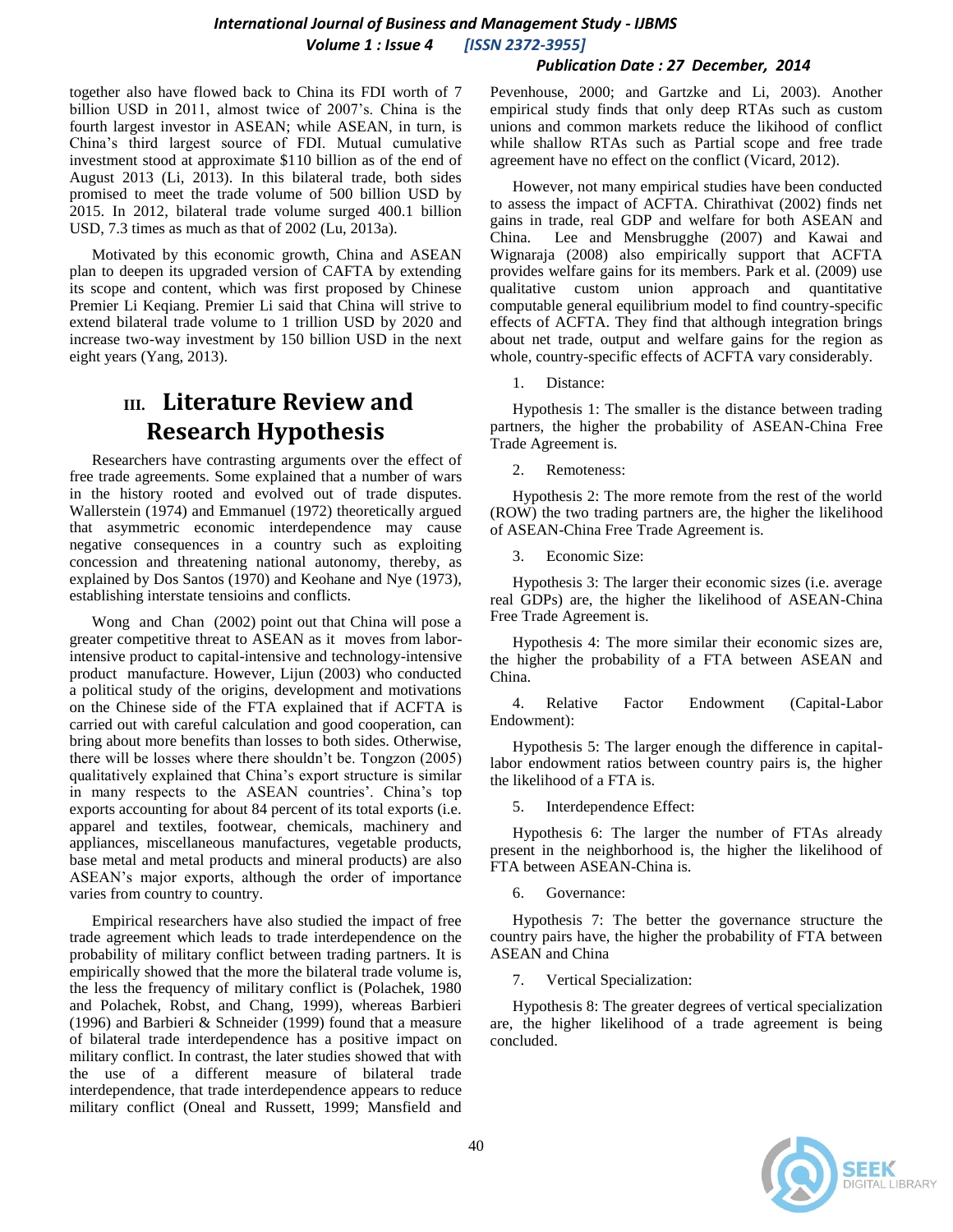#### **IV. Methodology** Country B Country A (USA, EU15, Australia (Six ASEAN members + China) .<br>rerland, Japan, Korea, and<br>اداما **Country CLMV** Export to Country A Export to Country B Four newer)<br>ASEAN members

To determine the trade creation or trade diversion effects of the ACFTA on the rest of the world, I use the 2007 six-digit HS product classification in the analysis. The basic idea is captured in a schematic trade flows diagram (see Figure above). I assume six ASEAN members (Indonesia, Malaysia, Singapore, Thailand, Brunei and the Philippine) and China, (the ACFTA partners as 'country  $A'$ ) as our key countries.

I seek to assess the trade diversion or trade creation effects of ACFTA on the rest ASEAN members: CLMV (Cambodia, Laos, Myanmar and Vietnam) by comparing the exports from the newer four ASEAN members (control country CLMV) to the current ACFTA partners (country A) and to some other country (country B). The choice of the control country, CLMV, is such that country A and country B both trade with country CLMV on an MFN basis during the study period. The choice of country B is based on two main considerations: its detailed trade data should be available electronically and it should have significant trade with both the key countries (i.e. six older ASEAN members and China).

Some of the countries fulfilling these criteria for country B are: the USA, the European Union (EU15), Australia, Switzerland, Japan, Korea and India. These countries are taken as country B in seven different panels. The central objective is to identify the difference in two exporting patterns after the effectiveness of ACFTA since 2010.

In Section iv, first I take the USA as 'country B' because it engages in substantial trade with most of the control countries, CLMV with no significant change in preferential trade relations with these countries during the study period (2010– 2015). The control countries, CLMV, are the rest of ASEAN members who have not changed their preferential trade relations substantially with China during 2010 to 2012. I chose the control countries: Cambodia, Laos, Myanmar and Vietnam from the list of 180 countries supplying data to UN Comtrade database. I combined six ASEAN countries (Brunei Darussalam, Indonesia, Malaysia, the Philippines, Singapore, and Thailand) that have effective trade barrier reduction with China as key countries. Furthermore, I dropped the European Union, as the individual member countries of the European Union are already covered in our list. In short, the country A consists of six ASEAN old member and China, country B consists of the USA, EU, Australia, Switzerland, Japan, Korea, and India; and the control countries CLMV are Cambodia, Laos, Myanmar and Vietnam during the study period.

I use the commodity and time variation in the tariff preferences allowed under ACFTA to identify the ACFTA"s effect on sourcing of commodities from a non-ACFTA

#### *Publication Date : 27 December, 2014*

country, CLMV (control countries), to ACFTA partners (country A) and USA (country B). In contrast, for the goods where the ACFTA does not offer preference (i.e. when the MFN tariff rates are almost zero), the impact of ACFTA comes through the "border effects" that goes beyond the agreed trade liberalization under FTA, as is evident from the increased volumes of commodities on the ACFTA negative list.

## **V. Theoretical Framework, Model and Data Description**

### *A. Theoretical Framework and Empirical Model*

In line with Romalis (2005), I briefly outline the model. In this model, the firms are assumed to produce goods under perfect competition. Trade is assumed to be driven by varieties and the commodities are differentiated by their source of origin. In every period *t*, consumers in each country *c* are assumed to maximize Cobb–Douglas utilities of their consumption of the output of each industry  $Q_{ct}(z)$ , with the fraction of income spent on industry *z* being  $b_c(z)$ . The utilities for consumers in country *C* are:

$$
U_{ct} = \frac{\int_0^1 b_c(z) \ln Q_{ct}(z) dz_{(1)}}{\int_0^1 b_c(z) dz} = 1_{(2)}
$$

The outputs of a country"s firms are identical products, but different countries produce different products in the same industry.  $Q_{ct}(z)$  can be interpreted as a sub-utility function that depends on the quantity of each variety of *z* consumed.  $Q_{ct}(z)$ is defined as:

$$
Q_{ct(Z)=}\left(\sum\nolimits_{CLMV}^N q_{ct}^D (z_{CLMV})^{\frac{\sigma_Z-1}{\sigma_Z}}\right)^{\frac{\sigma_Z-1}{\sigma_Z-1}}(3)
$$

Where elasticity of substitutions  $\sigma_z > 1$  and  $q_{ct}^{D}$  ( $z_{CLMV}$ ) denote the quantity consumed in country *c* of commodity *z* produced in country *CLMV.*

The demand function country *c*, for a commodity *z*  from country *CLMV*, *l* ct  $(ZCLMV)$ , is assumed to be a constant elasticity of substitution (CES) function. The demand  $(z_{CLMV})$  is assumed to depend on seven variables:  $a_t(q_t^s(z_{CLMV}))$ , the marginal cost of production of commodity in country *CLMV*;  $\iota_{ct}(\mathcal{Z}_{CLMV}) = 1$ , the advalorem tariff imposed on  $z$  from CLMV by country  $c$ ,  $g_{ct}(z_{CLMV})$ , the transport costs for international trade;  $\hat{P}_{CLMV}$ , the ideal price index for commodity z in country C,  $Y_{ct}$ , the GDP of country C;  $b_c$  (Z), the expenditure weights in the utility functions for country  $\overrightarrow{C}$ , which is the

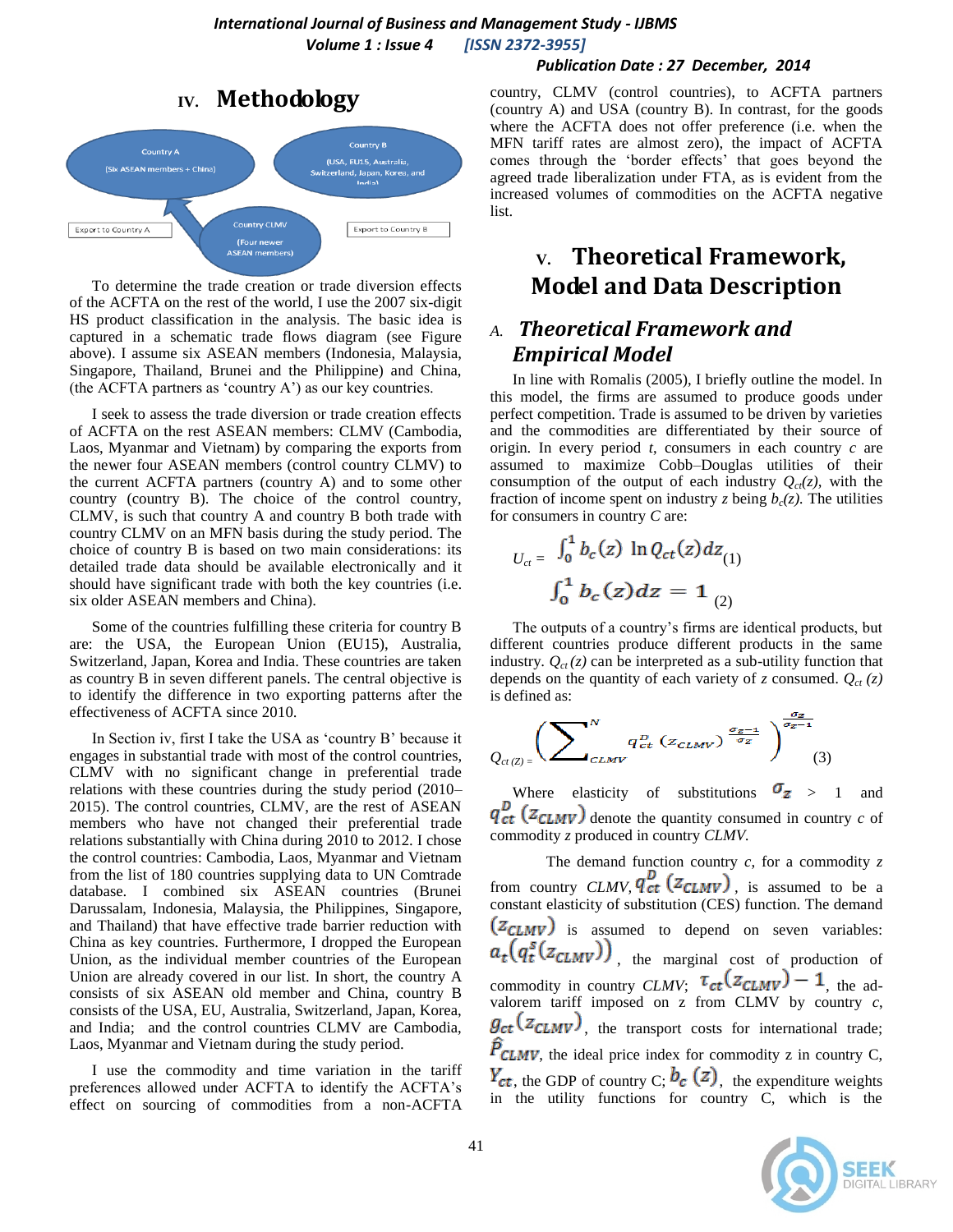### *International Journal of Business and Management Study - IJBMS Volume 1 : Issue 4 [ISSN 2372-3955]*

consumptions in country C of each HS six-digit product (regardless of source) divided by the GDP of country C; and

the mean elasticity of demand,  $\sigma$ , as per the following loglinear equation:

$$
\ln q_{ct}^D(z_{CLMV}) = -\sigma \ln a_t(z_{CLMV}) - \sigma \ln \tau_{ct}(z_{CLMV}) +
$$
  
\n
$$
(\sigma - 1) \ln \hat{P}_{CLMV} + \ln b_c(z_{CLMV}) Y_{ct}
$$
  
\n(4)

where  $P_{CLMV}$ , the ideal price index for commodity z in country C is defined as:

$$
\hat{P}_{CLMV} = \left[ \sum_{CLMV} \left( a_t g_{ct} \tau_{ct} (z_{CLMV}) \right)^{1-\sigma} \right]_{(5)}^{\frac{1}{1-\sigma}}
$$

The transport costs for international trade are assumed to be in the 'iceberg' form; that is,  $q_{ct}^{D}$  ( $z_{CLMV}$ ) units must be shipped from countries CLMV for 1 unit to arrive in countries *C*.

If I denote country *C* in Equation (4) as 'country A' (say both ACFTA countries together), the demand function for "country A" for commodity *z* from country CLMV (non-ACFTA country from 2010-2015) becomes:

$$
\ln q_{At}^{D}(z_{CLMV}) = -\sigma \ln a_{t}(z_{CLMV}) - \sigma \ln \tau_{At}(z_{CLMV}) + \sigma \ln \rho_{At}(z_{CLMV}) + \frac{\sigma \ln \rho_{At}(z_{CLMV})}{\sigma - 1} \ln \hat{P}_{CLMV} + \ln b_{A}(z_{CLMV})Y_{At}
$$
\n(6)

I have a similar log-linear CES demand function for "country B" (say USA) for commodity *Z* from country *CLMV*  (non-ACFTA countries from 2010-2015):

$$
\ln q_{Bt}^D(z_{CLMV}) = -\sigma \ln a_t(z_{CLMV}) - \sigma \ln \tau_{Bt}(z_{CLMV}) + \sigma \ln \hat{P}_{CLMV} + \ln b_B(z_{CLMV})Y_{Bt}
$$
\n
$$
(\sigma - 1) \ln \hat{P}_{CLMV} + \ln b_B(z_{CLMV})Y_{Bt}
$$
\n(7)

By combining Equation (6) and (7), I can compare the value of exports of commodity *z* from countries CLMV (non-ACFTA to countries A (ACFTA region) and to countries B (USA), grossed up for transport costs and tariffs:

$$
\ln \frac{a_t g_{At} \tau_{At} q_{dt}^{d}(z_{CLMV})}{a_t g_{Bt} \tau_{Bt} q_{Bt}^{d}(z_{CLMV})} = -(\sigma -
$$
\n
$$
1) \ln \frac{\tau_{At} (z_{CLMV})}{\tau_{Bt} (z_{CLMV})} -
$$
\n
$$
(\sigma - 1) \ln \frac{g_{At} (z_{CLMV})}{g_{Bt} (z_{CLMV})} + (\sigma - 1) \ln \frac{\hat{p}_{Atz}}{\hat{p}_{Btz}} +
$$
\n
$$
\ln \frac{b_A(z) \gamma_{At}}{b_B(z) \gamma_{Bt}}
$$

This helps me to get rid of  $a_t$   $(q_t^s(z_{CLMV}))$ <sub>the</sub> marginal cost of production of commodity in country c, which I do not know.

Trade creation for the CLMV might result from ACFTA

because tariff reductions among partners directly lower  $P_{Atz}$  $\overline{\text{in}}$  the ACFTA region (country A) because one of the members of the ACFTA would ultimately displace the higher cost domestic producers of commodity *z* in the other partner country. As a result, the consumers in the ACFTA region (country A) will have more income to buy goods from the non-ACFTA country *CLMV.* The exports of non-FTA country CLMV to the ACFTA region will increase resulting in trade creation for the rest of the world.

In contrary, it is possible that due to preferential tariffs, a partner country"s production might displace the lower cost suppliers from non-ACFTA country *CLMV* in the ACFTA region (country A). Trade diversion for the rest of ASEAN countries, *CLMV* might result because tariff reductions on FTA partners' output directly lower

thereby depressing exports from other countries, CLMV, to six ASEAN older members and China.

### *B. Data Description*

Since the CLMV are expected to be ready to join the ACFTA in 2015, the period of the study of the impact of ACFTA is from 2010 to 2015 (i.e. that is, 5 years before ACFTA) applying six-digit HS 2007. Generally, I use two kinds of data: tariff and trade data. The important sources of data are TRAINS (by UNCTAD) for tariff data and COMTRADE (by UNSD) for international trade data. These sources of data are under the Global Trade Information (GTI) Service Global Trade Atlas (GTA).

*Tariff Data:* The tariff data of all ASEAN China Free Trade Agreement's members both the older such as six ASEAN older members and the newer such as CLMV are collected from TRAINS database under WITS since it contains information on imports, tariffs, and non-tariff measures (NTMs) using the HS nomenclature. The earliest data is from 1988.

Data from 2010 to 2012 is based on HS 2007 classification and that from 2012 to 2015 is based on HS 2012. Since the data for year 2010 to 2010 is available from HS 2007, I will use WITS concordance table to convert data from HS 2012 to HS 2007.

*International Trade Data:* Trade data for all countries are taken from the UN Comtrade database, while import tariff data are drawn from the official commitments by each country to ACFTA. UN Comtrade database contains (1) annual tradeflow information covering gross imports, gross exports, reimports and re-exports since 1962 and (2) trade value and quantity by product category in SITC since 1962 and in HS since 1988.